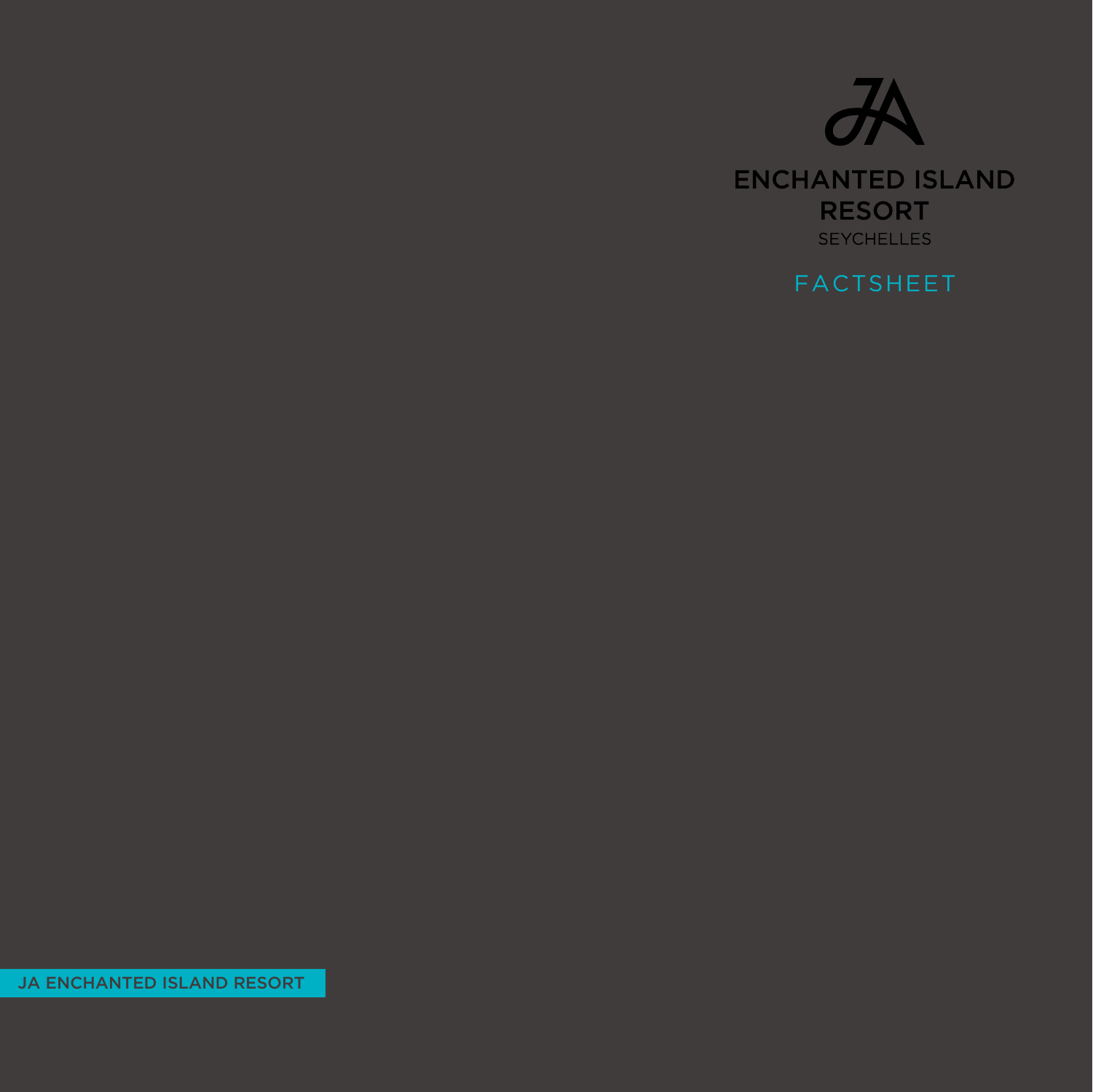# A wonderland of **ROMANTIC DREAMS**

### THERE IS CALM, AND THERE IS SERENITY

Sunset catamaran cruise, get picked up at the island by the catamaran where an entire day of cruising on the Southwest coast of Mahe awaits you.

÷

Big game fishing: like Marlin, Tuna and Sailfish will ensure that this will be a day to remember. Your catch can be prepared as per your preference in the restaurant or alternatively on the BBQ in your villa.

- Helicopter tours, go on a helicopter ride around the islands and witness unexplored scenic beauty.
	- Private tour of Mahe, with a full-day car tour, experience the diversity and inspiring scenic beauty of Mahé - Seychelles'largest island.

Private boat to Praslin and La Digue, a full-day guided tour of two of themost beautiful islands of the Seychelles.

- Spa, located on the hilltop, with 3 individual treatment pavilions featuring a private steam room, shower room and terrace
	- Pavilion Bwa Zoli Ker, Yoga Pavilion
	- Fully-equipped gymnasium with cardiovascular equipment
	- Watersports: snorkelling equipment and kayaks available on request
	- Outdoor infinity swimming pool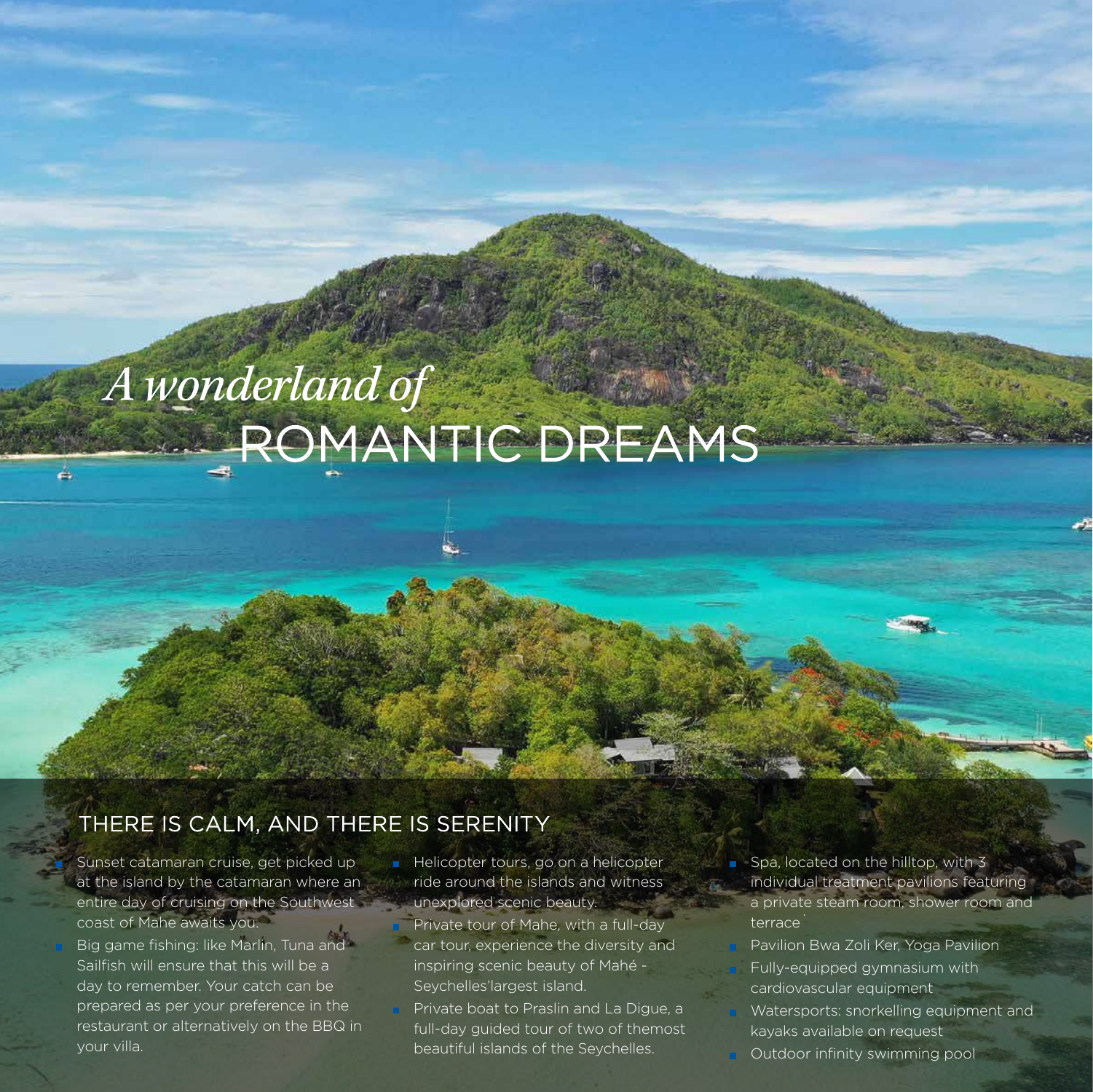

## **CULINARY ADVENTURES**

Delight in the flavours of Créole cuisine, sample the freshest seafood and taste the culinary creations of our talented chefs. Enjoy cocktails, aperitifs and nightcaps at the bar.

#### CASTAWAY:

A variety of light dishes and tasty pool-side snacks are served alongside refreshing beverages

#### **PRIVATE DINING:**

Breakfast in bed, moonlight dinner, private barbecue or lunch on your villa's terraced gazebo are just a few of the many options

#### **BOUNTY:**

Pool restaurant with a sea view, serving contemporary international gourmet cuisine with Créole influences, open for breakfast, lunch and dinner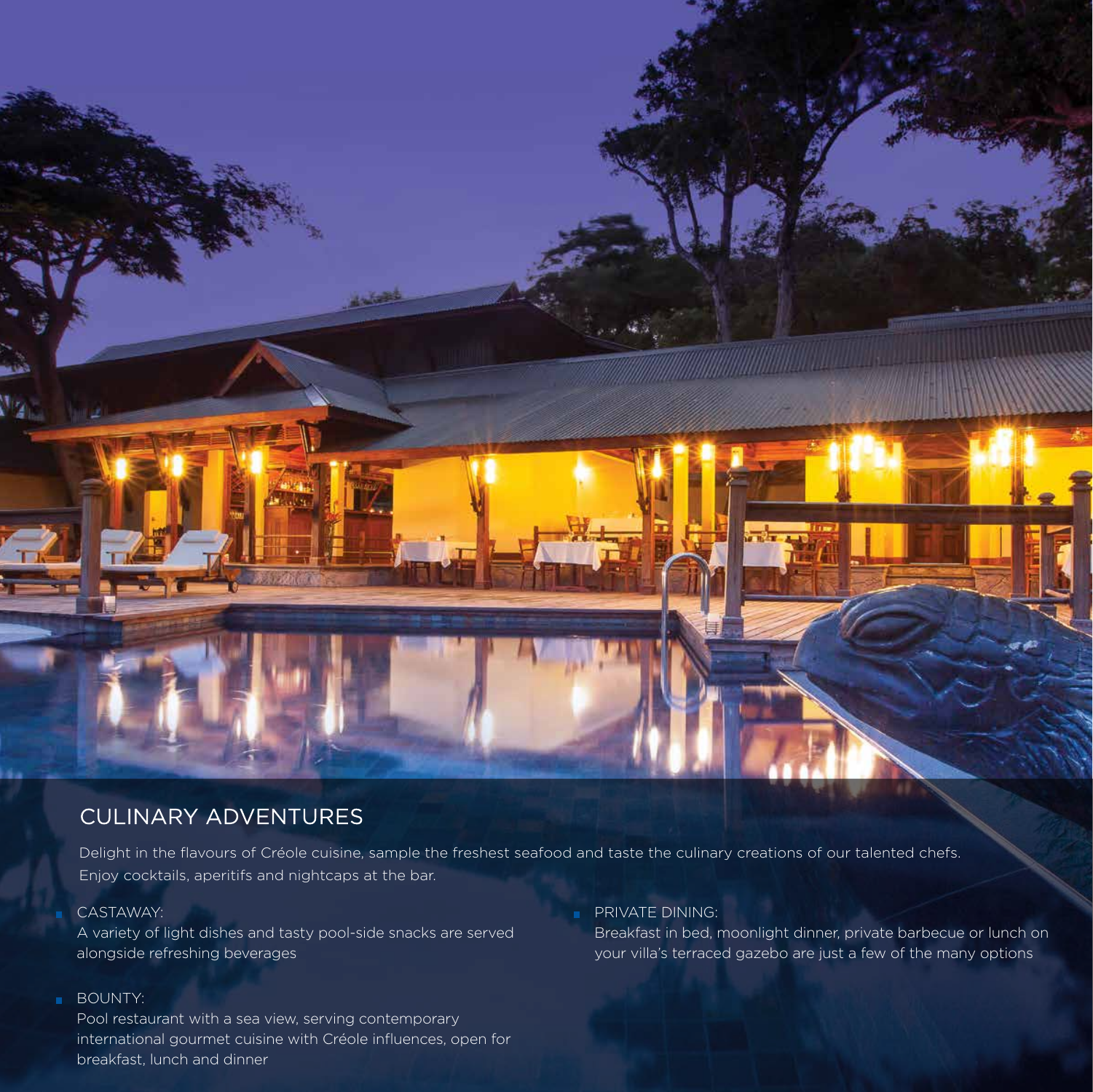

## ACCOMMODATION

## JA ENCHANTED ISLAND RESORT

The resort consists of 10 villas. Accommodating up to 2 adults &

**Private Pool Villa - 130m<sup>2</sup>** Accommodating up to 4 adults &

- **Enchanted Signature Villa 240m<sup>2</sup>**
- **Flamboyant Villa 243m**<sup>2</sup>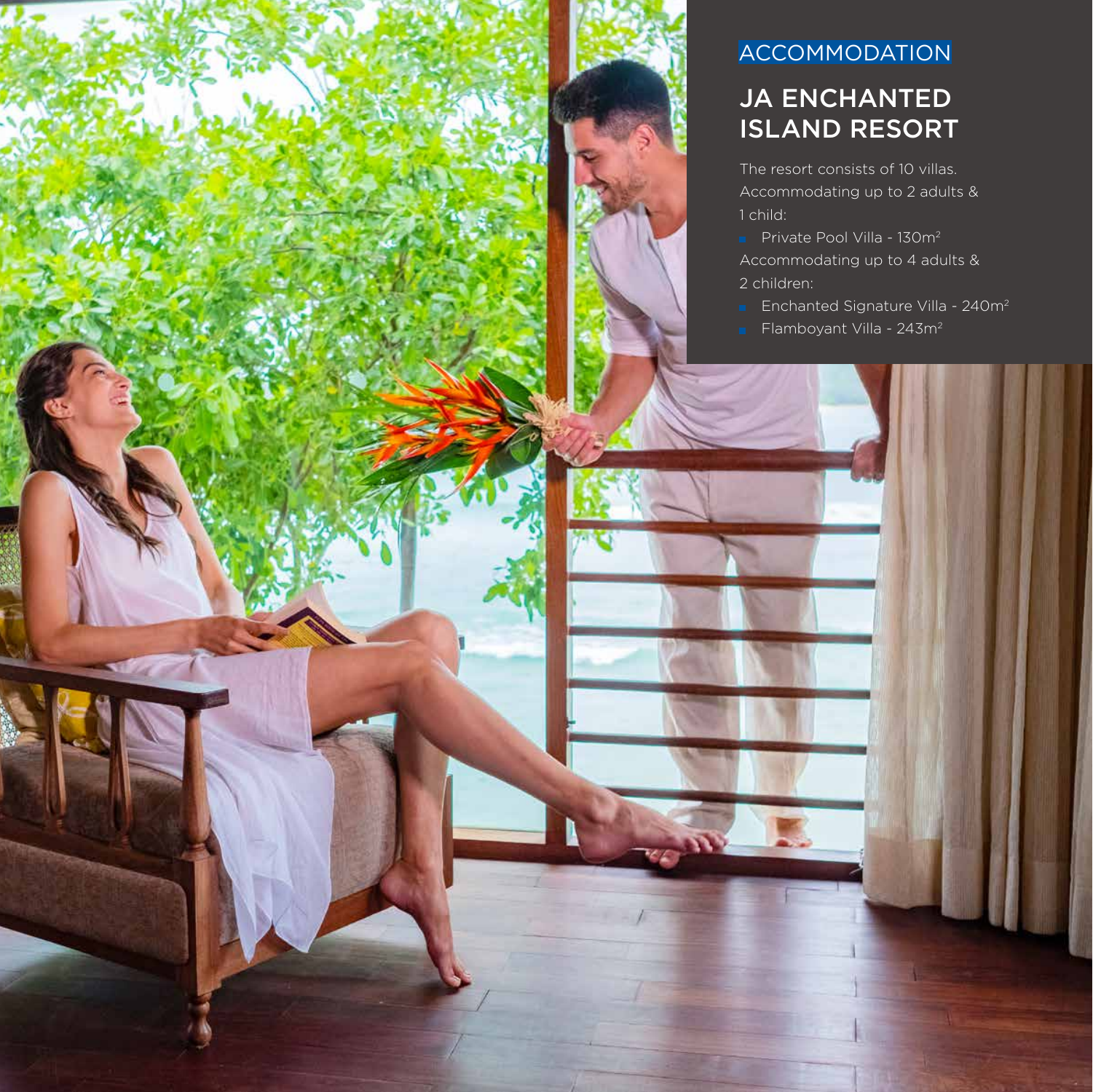